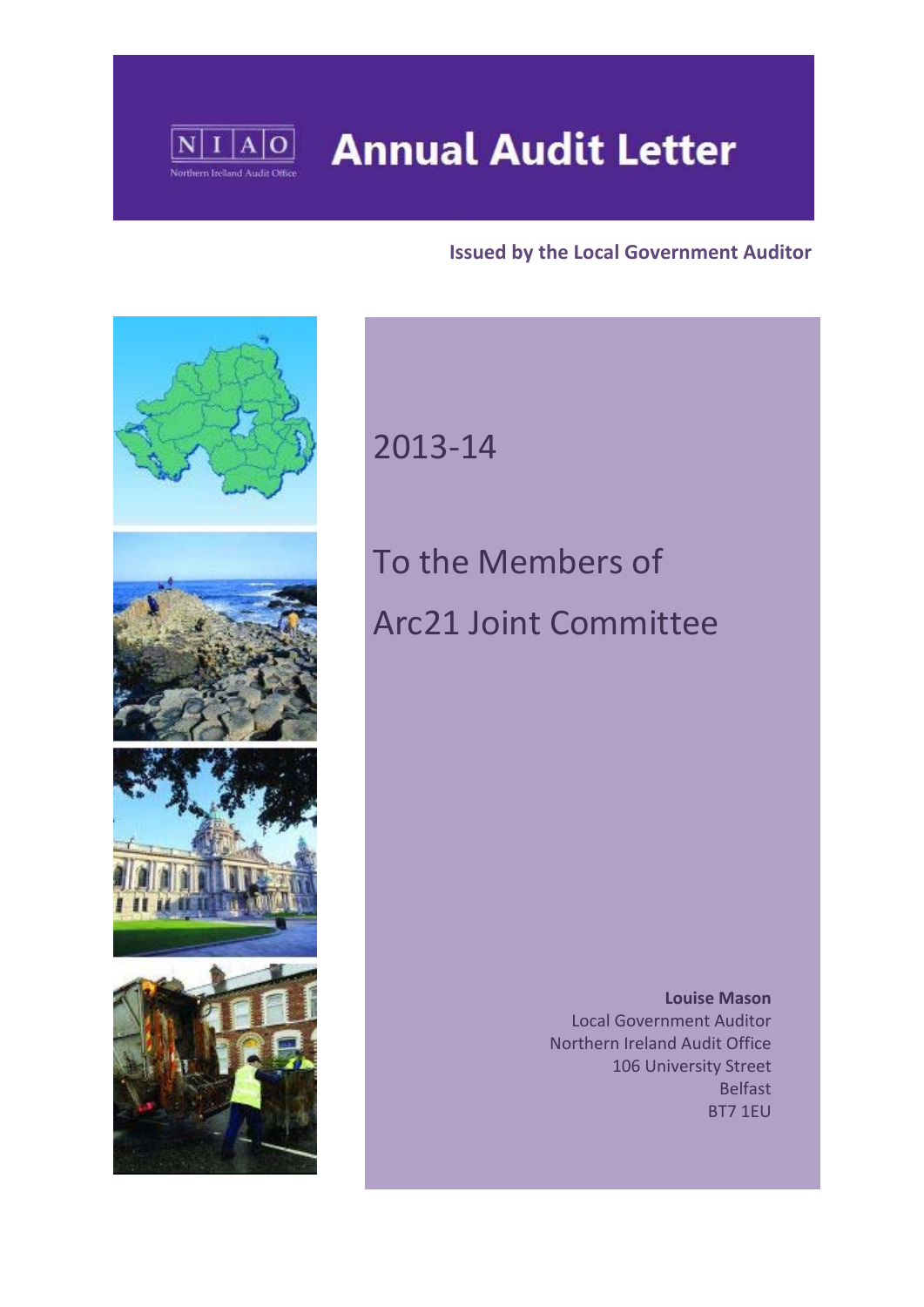# **Contents**

| $\mathbf{1}$ . |  |
|----------------|--|
| 2.             |  |
|                |  |
|                |  |
| 3.             |  |
|                |  |
|                |  |
|                |  |
| 4.             |  |
| 5.             |  |
|                |  |
| 6.             |  |
| 7.             |  |

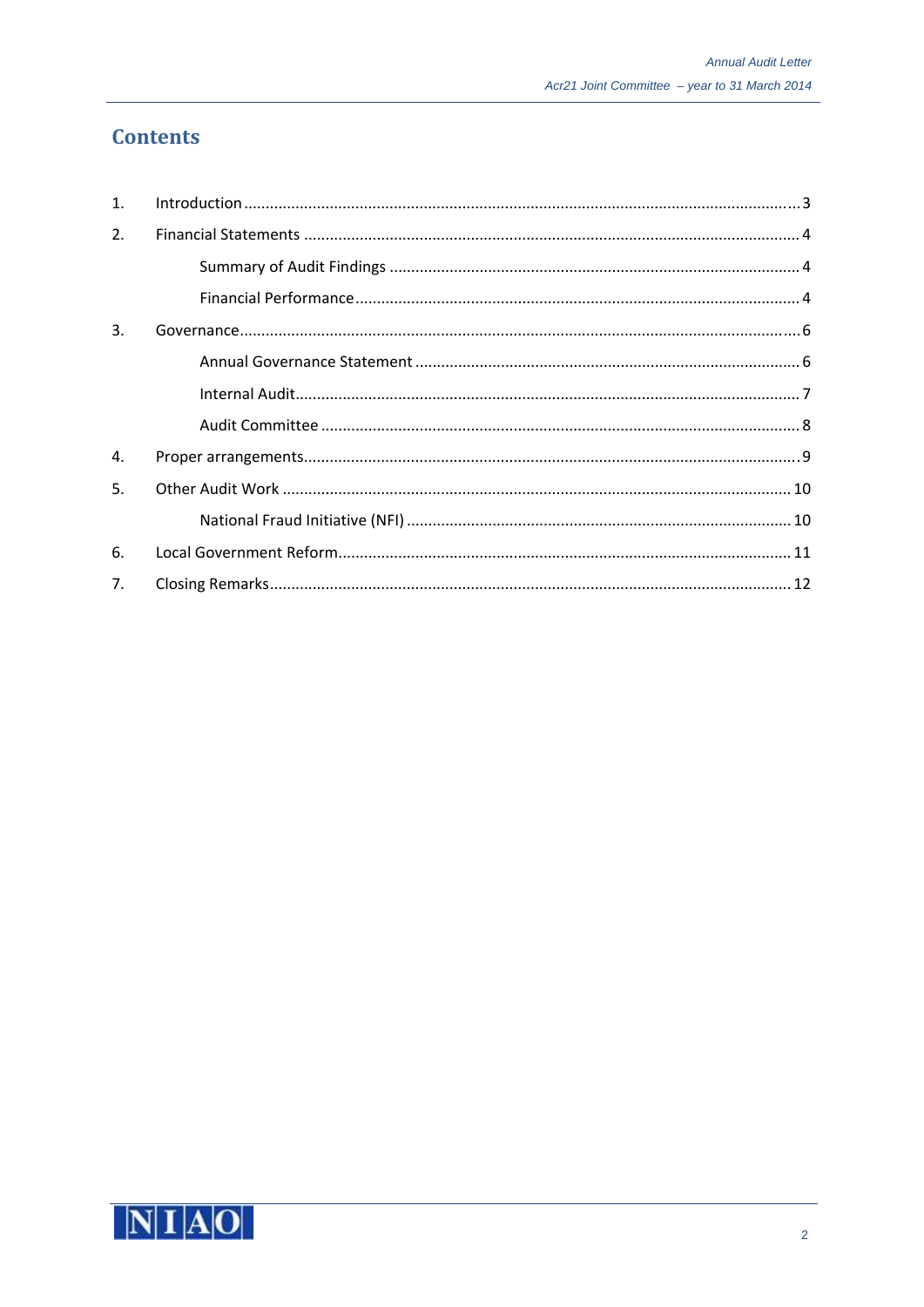# **1. Introduction**

I have been designated the Local Government Auditor for Arc21 Joint Committee by the Department of the Environment with the consent of the Comptroller and Auditor General for Northern Ireland.

As an auditor independent of the audited body, I seek to examine that the body has proper arrangements in place to secure economy, efficiency and effectiveness in the use of resources and that public money is properly accounted for.

This report provides a summary of the findings from my 2013‐14 audit.

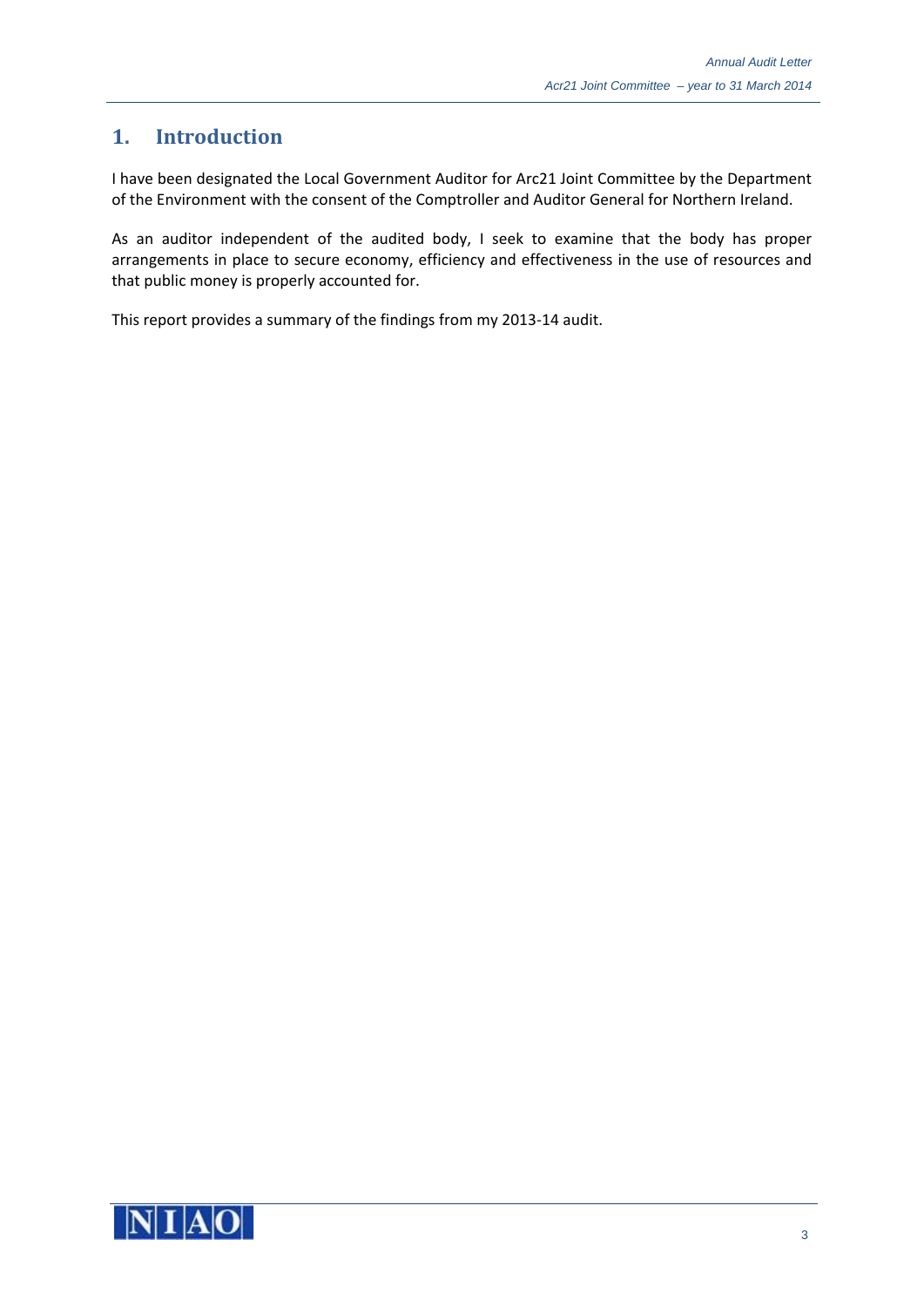### **2. Financial Statements**

#### **Summary of Audit Findings**

#### **Arc21 Joint Committee**

Arc21 Joint Committee must prepare its accounts in accordance with International Financial Accounting Standards as interpreted for Local Government in the `The Code of Practice on Local Authority Accounting in the United Kingdom'. This code sets out the accounting treatment and disclosures for all normal transactions of local authorities.

The financial statements were signed by the Chief Executive on 26 June 2014. This is within the statutory timeframe of  $30<sup>th</sup>$  June. Following the audit, the accounts were re-signed on 30 October and published on the website of Arc21 Joint Committee on  $31<sup>st</sup>$  October in accordance with the regulations.

For the year ended 31 March 2014 I gave the following unqualified opinion on the financial statements;

In my opinion:

- the financial statements give a true and fair view, in accordance with relevant legal and statutory requirements and the Code of Practice on Local Authority Accounting in the United Kingdom 2013‐14, of the financial position of Arc21 Joint Committee as at 31 March 2014 and its income and expenditure for the year then ended; and
- the financial statements have been properly prepared in accordance with the Local Government (Accounts and Audit) Regulations (Northern Ireland) 2006 and the Department of the Environment directions issued thereunder.

At the end of the audit I issued a Report to those charged with Governance on the results of the audit, noting the most significant issues, making recommendations and seeking comments. That report is presented separately to your Audit Committee.

#### **Financial Performance**

The Statement of Comprehensive Income and Expenditure of Arc21 Joint Committee shows that during the year ended 31 March 2014 the Committee spent £25.1m on the provision of services. It also received income of £24.9m.

The major items of expenditure were:

- Landfill Service £14.3m
- Organic Waste Treatment £4.5m

The major areas of income were:

- Landfill Service £14.3m
- Organic Waste Treatment £4.5m

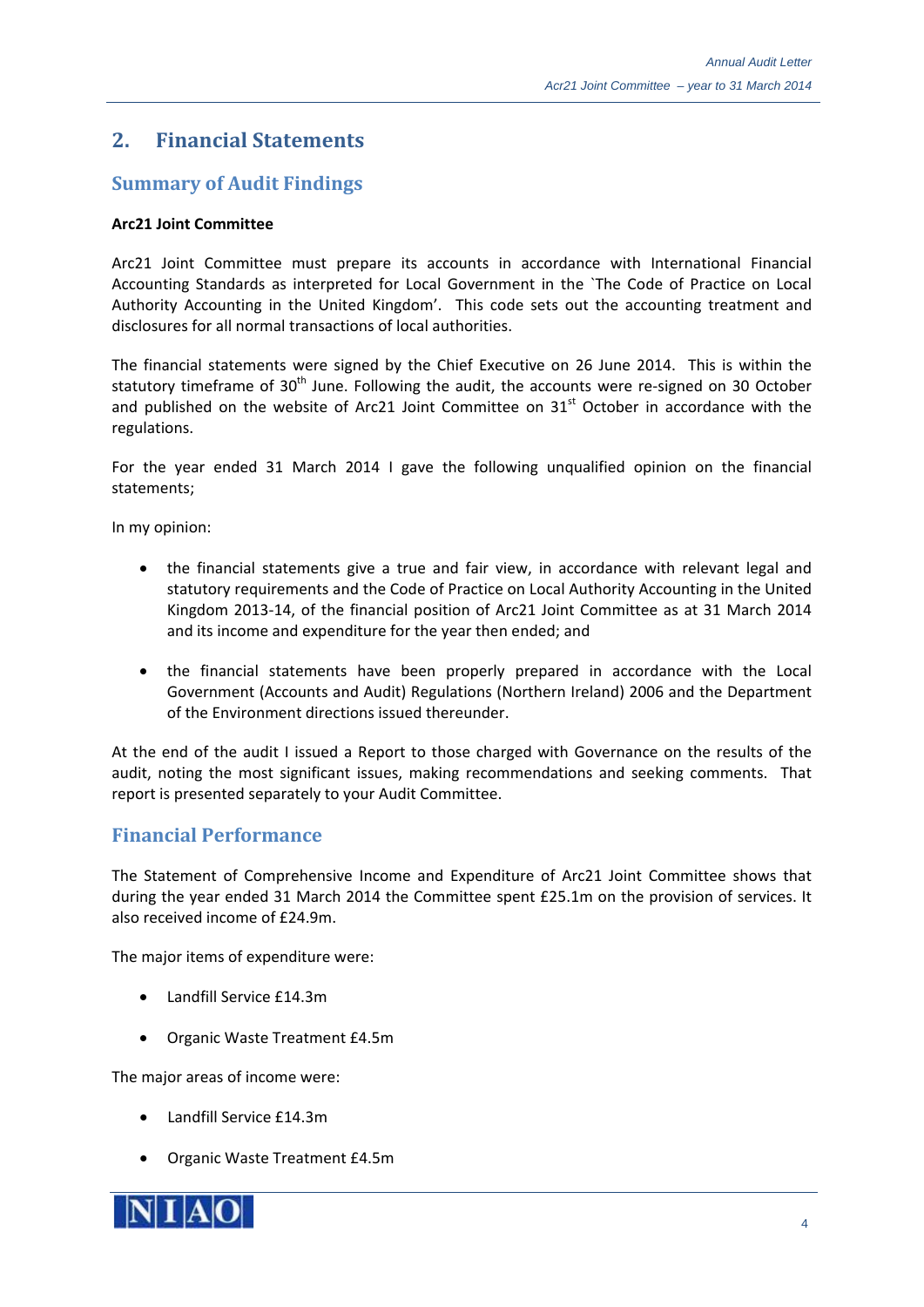At 31 March 2014 the Joint Committee had non-current assets of £15k. As the Joint Committee has no loans it did not incur any loan charges or loan repayments.

| At 31 March 2014 the Joint Committee had usable reserves of £352k made up of: |  |
|-------------------------------------------------------------------------------|--|
|-------------------------------------------------------------------------------|--|

| <b>Usable Reserve</b>   | £       |
|-------------------------|---------|
| <b>General Reserves</b> | 352,252 |
| Total                   | 352,252 |

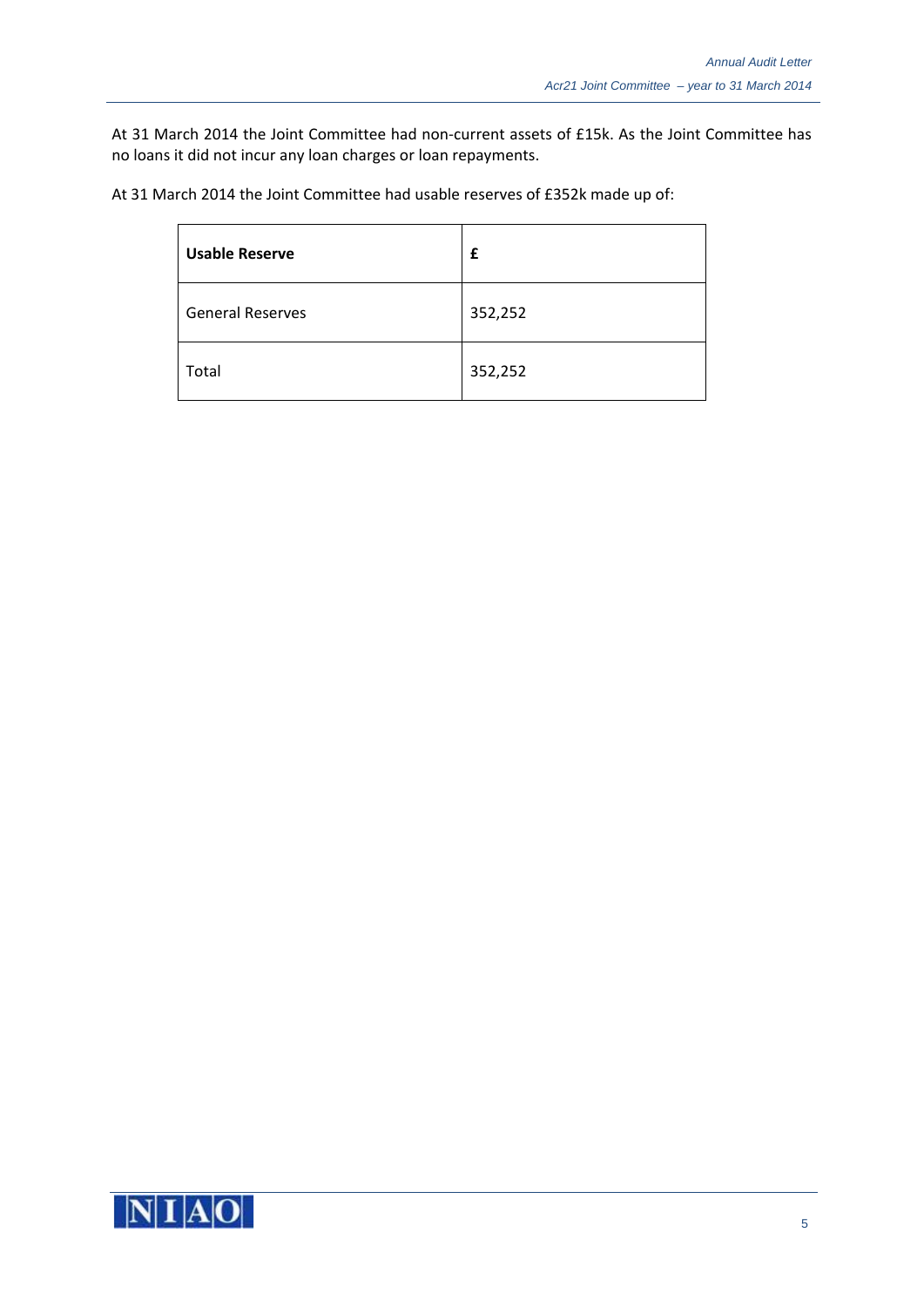#### **3. Governance**

The Good Governance Standard for Public Services<sup>1</sup> sets out the following key principles of good governance. Good governance means;

- focusing on the organisation's purpose and on outcomes for citizens and service users;
- performing effectively in clearly defined functions and roles;
- promoting values for the whole organisation and demonstrating the values of good governance through behaviour;
- taking informed, transparent decisions and managing risk;
- developing the capacity and capability of the governing body to be effective; and
- engaging stakeholders and making accountability real.

#### **Annual Governance Statement**

The Joint Committee is required to conduct a review at least once in a financial year of the effectiveness of its governance framework (including its system of internal control) and to then approve an Annual Governance Statement<sup>2</sup>.

I am required to report if the Annual Governance Statement:

- does not reflect compliance with the Code of Practice on Local Authority Accounting in the United Kingdom 2013‐14;
- does not comply with proper practices specified by the Department of the Environment; or
- is misleading or inconsistent with other information I am aware of from my audit

I have no inconsistencies to report as a result of my review.

The Joint Committee noted the following significant governance issues in its Governance Statement;

Residual Waste Treatment Project

The affordability mandate issue, identified in the 2012/13 Assurance Statement, has been resolved. A contingent liability has been recognised as part of the procurement process for the Residual Waste Treatment Project. This contingent liability has been approved by the Participant Councils in accordance with the governance arrangements of the Joint Committee.

<sup>&</sup>lt;sup>1</sup> The Good Governance Standard for Public Services, OPM and CIPFA, 2004<br><sup>2</sup> Local Government (Accounts and Audit) (Amendment) Regulations (NI) 2006 and DOE circular LG/04/08

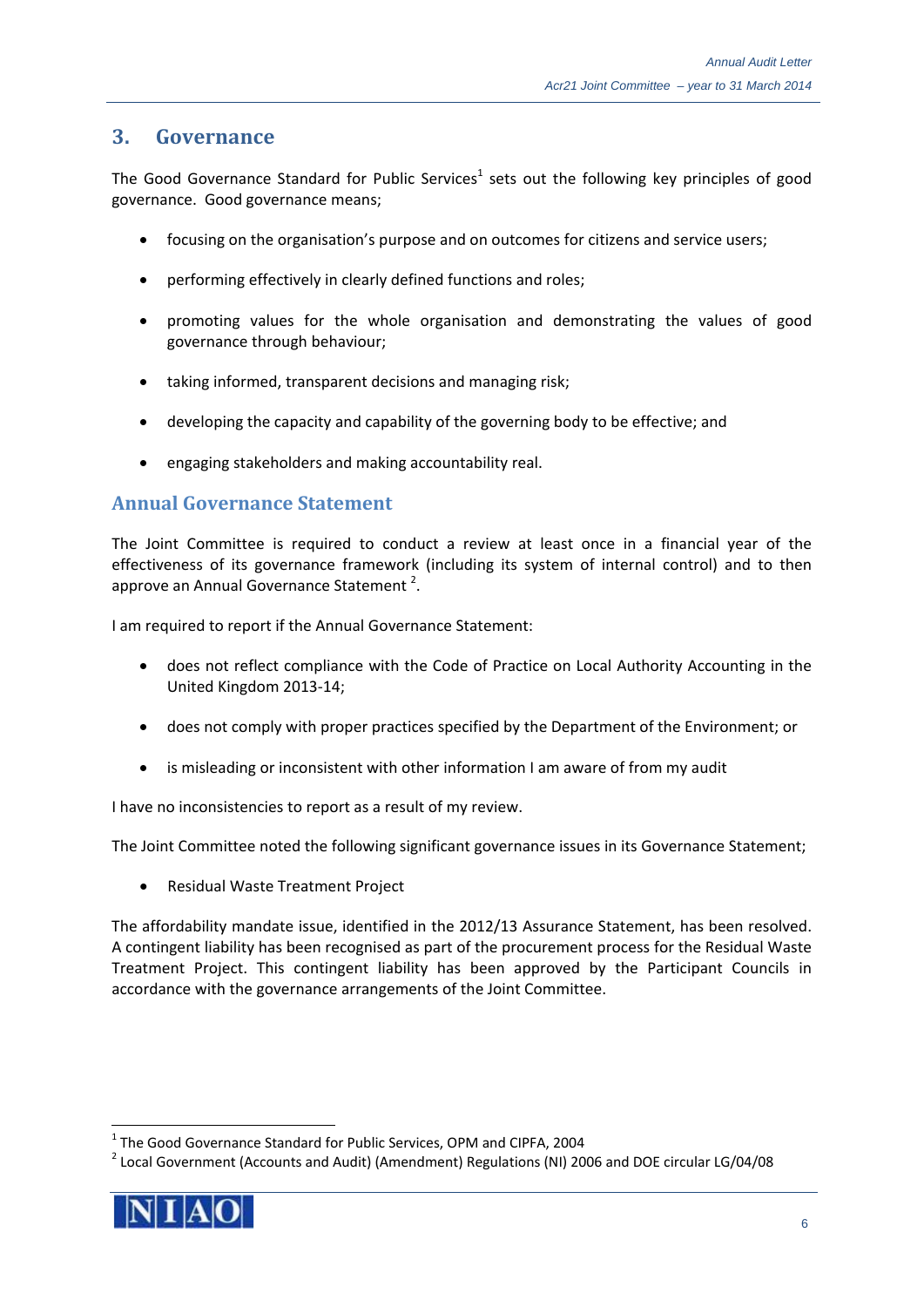The key control measure is to be transparent and open with the Bidder and Constituent Councils and disclose all relevant information so that the Bidder can continue to make an informed decision as to continue to participate in the procurement or to withdraw.

The formal Planning Application was submitted at the end of March 2014, moving the Project into the final stages. Planning applications in Northern Ireland always present a significant risk, particularly in relation to large scale infrastructure, and the key controls involved in managing the risk have been a successful and uniquely transparent Pre‐Application Discussions (PAD) application by the bidder, and the ongoing management of the Planning Application process as it proceeds through the various formal stages.

Recruitment of Procurement and Contract Manager

The post of Procurement and Contracts Manager was filled on a permanent basis during the year but only for a limited period. The risk was mitigated through the use of temporary staff and a permanent appointment has been made after 31 March 2014.

General Reserves Level

The level of £352,252 General Reserves shown at 31 March 2014 (£455,724 31/3/2013) would be considered to be below the level required to deal adequately with any contingencies should they arise. The policy adopted by the Joint Committee sets the desired level of general reserves at £500,000 and it is the intention to deal with this matter in conjunction with the Participant Councils during 2014/15.

Local Government Reform

From 1 April 2015, under the Reform of Local Government (RLG), the number of Councils in Northern Ireland will reduce from the 26 existing to 11 new Councils, established under the Local Government Act (Northern Ireland) 1972 as amended by the Local Government (Boundaries) Act (Northern Ireland) 2008. From that date the Northern Ireland Executive has agreed to transfer some functions currently carried out by NI Government Departments and give some new responsibilities to the 11 new Councils. The new councils will be stronger, more efficient and will deliver more effective services.

The 11 newly formed Shadow Councils and the Department have been considering the future provision of waste management services and the position regarding the continuation of the Waste Management Group structure, beyond April 2015, is expected to be decided in the 2014/15 year.

#### **Internal Audit**

The Local Government (Accounts and Audit) (Amendment) Regulations (NI) 2006 requires Joint Committees to maintain an adequate and effective system of internal audit and to conduct a review at least once in a financial year of the effectiveness of its system of internal audit. The Joint Committee has contracted out its internal audit function. A review of the effectiveness of the system of internal audit was carried out during 2013‐14 by the Joint Committee and the findings of the review were considered by the Audit Committee.

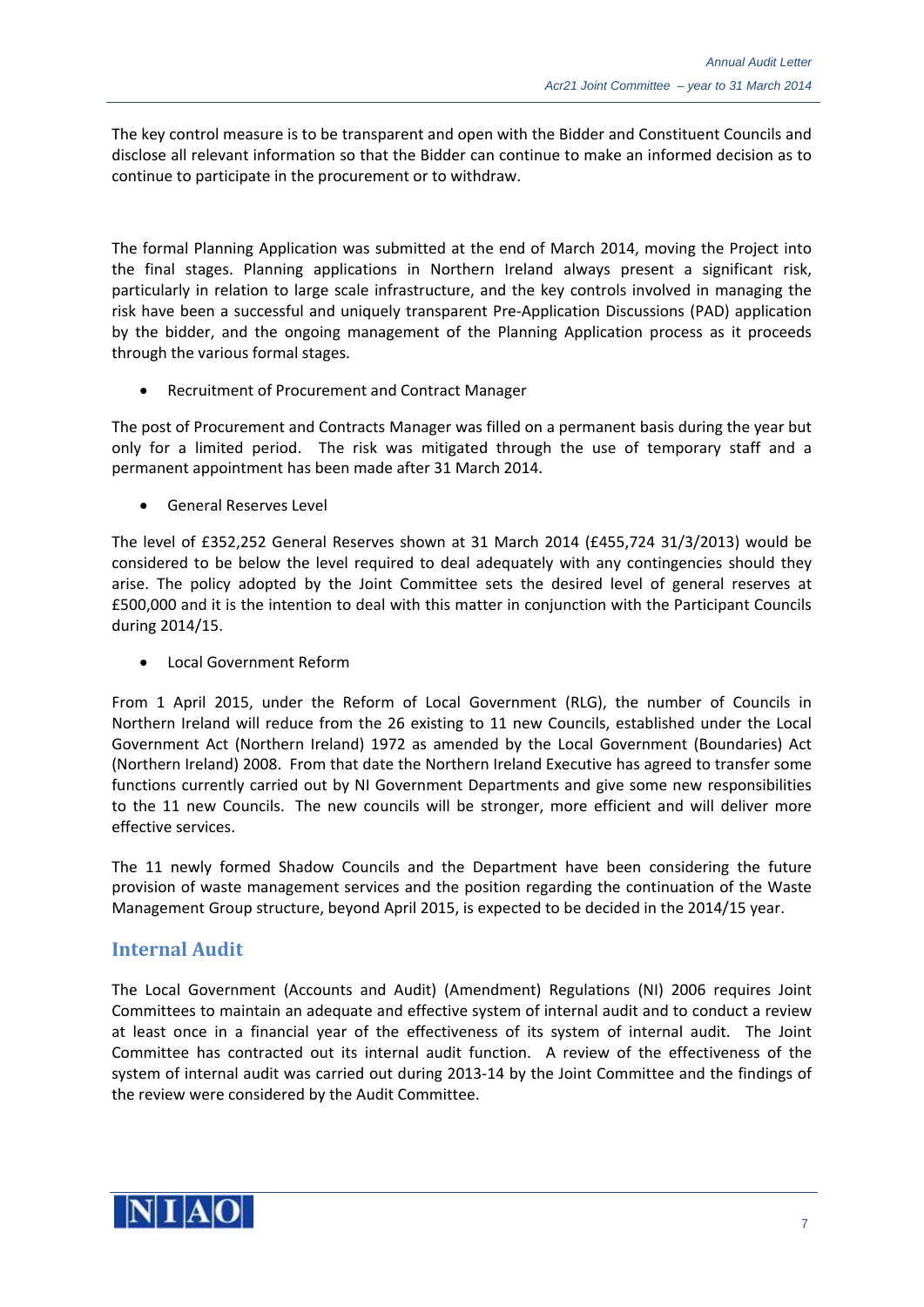#### **Audit Committee**

It is essential that Members exercise effective scrutiny of the internal control processes and procedures in place within the Joint Committee. One way that Members carry out this function is through the Audit Committee. This Committee met 4 times in the year and the agenda items included a review of the risk register and consideration of internal and external audit reports.

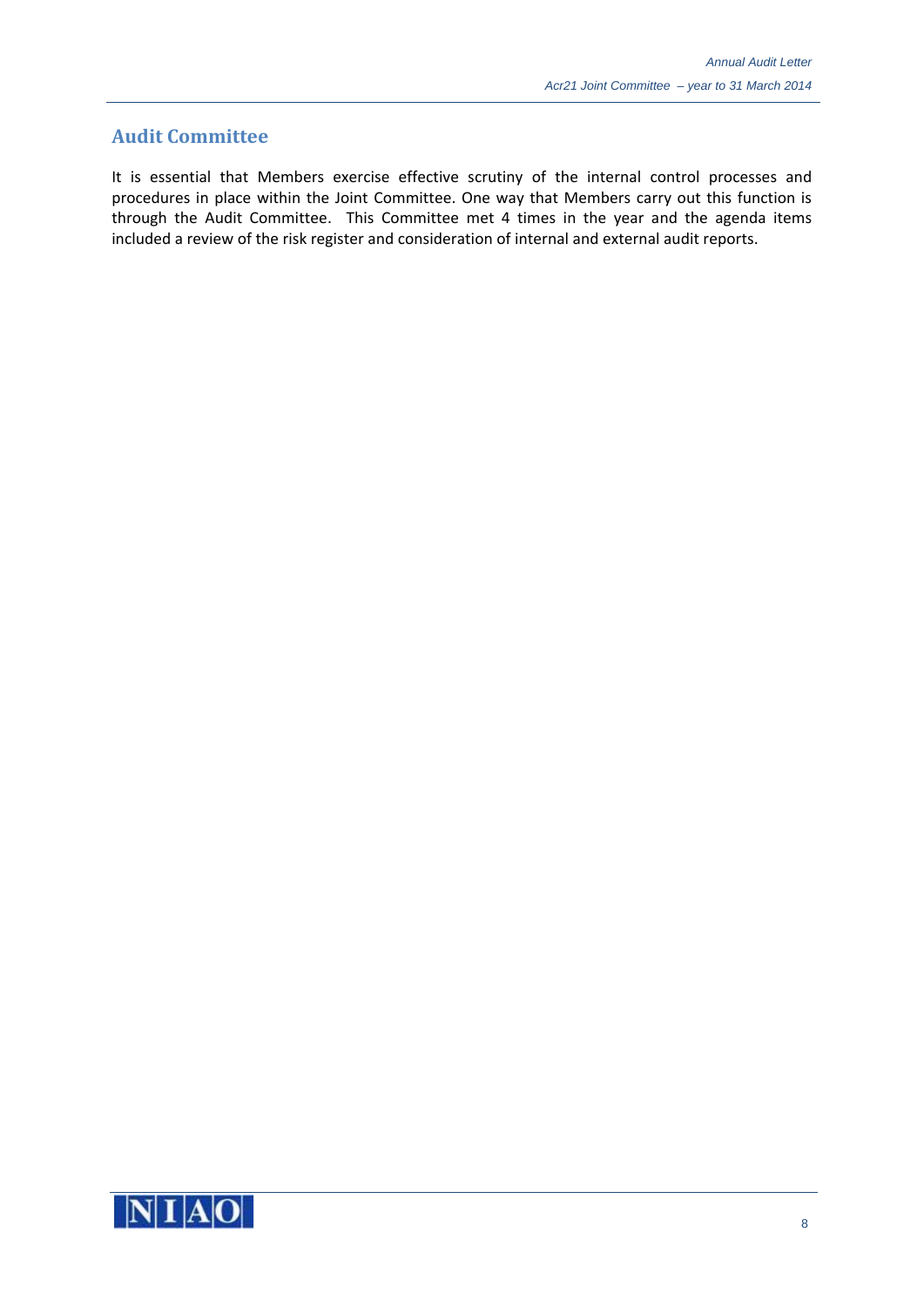#### **4. Proper arrangements**

Legislation requires me to be satisfied that proper arrangements have been made for securing economy, efficiency and effectiveness in the use of resources<sup>3</sup>.

My review of the Joint Committee's arrangements for securing value for money can cover the following ten areas which are referred to in my Code of Audit Practice:

- a) **Financial Planning**. Planning finances effectively to deliver strategic priorities and secure sound financial health.
- b) **Financial Performance.** Having a sound understanding of costs and performance and achieving efficiencies in activities.
- c) **Financial Reporting**. Reliable and timely financial reporting that meets the needs of internal users, stakeholders and local people.
- d) **Procurement**. Commissioning and procuring quality services and supplies that are tailored to local needs and deliver sustainable outcomes and value for money.
- e) **Data to support decision making and manage performance**. Producing relevant and reliable data and information to support decision making and manage performance.
- f) **Good governance**. Promoting and demonstrating the principles and values of good governance.
- g) **Risk.** Managing risks and maintaining a sound system of internal control.
- h) **Natural Resources**. Making effective use of natural resources.
- i) **Asset Management.** Managing assets effectively to help deliver strategic priorities and service needs.
- j) **Workforce Management**. Planning, organising and developing the workforce effectively to support the achievement of strategic priorities.

For 2013-14, I examined the areas of Workforce Management, Procurement, Data to support decision making and manage performance and Risk based on my risk assessment of the Joint Committee.

On the basis of my work I am satisfied that the Joint Committee had in place proper arrangements to ensure economy, efficiency and effectiveness in the use of resources.



<sup>3</sup> Local Government (Northern Ireland) Order 2005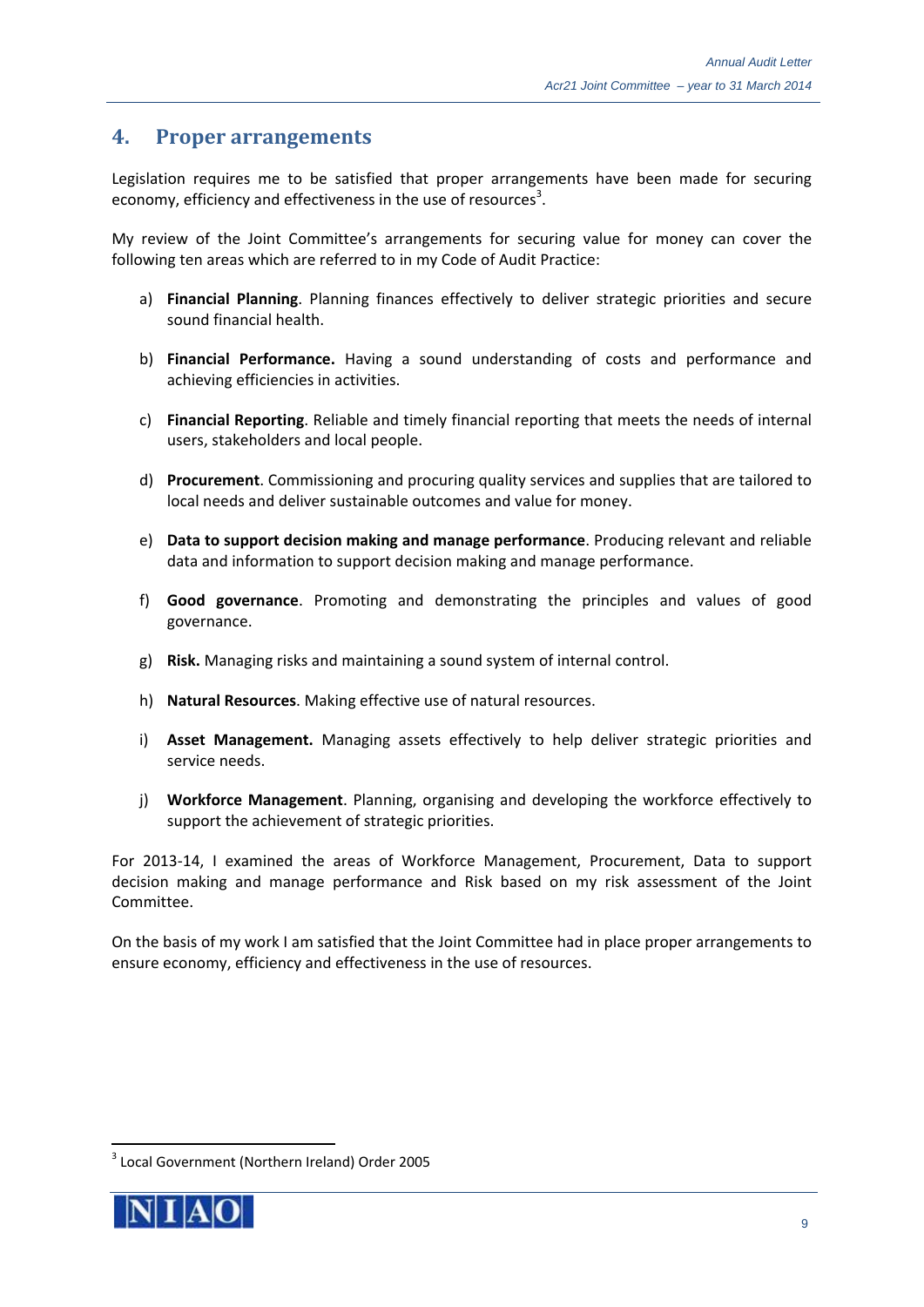# **5. Other Audit Work**

# **National Fraud Initiative (NFI)**

In the current economic climate with unprecedented budgetary pressures on public services, it is essential that public bodies use every means at their disposal to prevent and detect fraud and error. The NFI exercise, which is carried out every two years, is a highly effective tool which helps public bodies identify potentially fraudulent and duplicate transactions using sophisticated computer based data matching techniques. The Serious Crime Act 2007 inserted provisions dealing with data matching exercises into the Audit and Accountability (Northern Ireland) Order 2003. Local Joint Committees were involved in the recent NFI exercise and the Comptroller and Auditor General for Northern Ireland published a report on its outcomes on 17 June 2014. A copy can be obtained from the Northern Ireland Audit Office's website.

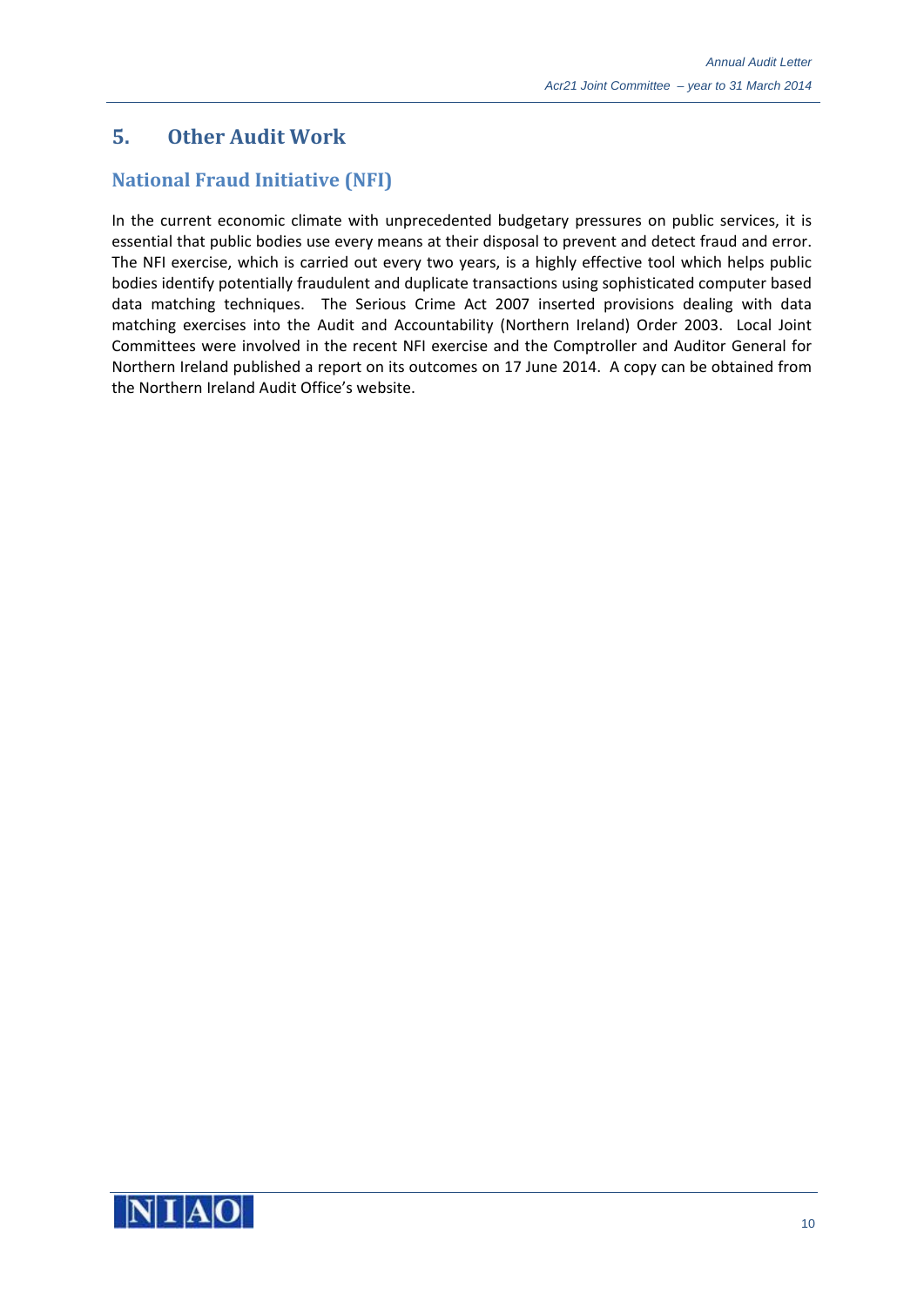## **6. Local Government Reform**

The Local Government Act (Northern Ireland) 2014 provides for a reduction in the number of local councils from twenty six to eleven on 1 April 2015.

arc21 continues to work to deliver appropriate waste contracts to ensure that all its member councils remain compliant and fulfil their statutory obligations. The current review of Public Administration concludes with the establishment of new councils on 1 April 2015. The future of the arc21 as a going concern is therefore the subject of consideration by the current member Councils and the shadow councils and will be taken forward by the new councils once they are established. arc21 continues to monitor the position closely and engage actively with the Department and Councils to ensure that there is a smooth transition of the Joint Committee from the current situation to the new structure.